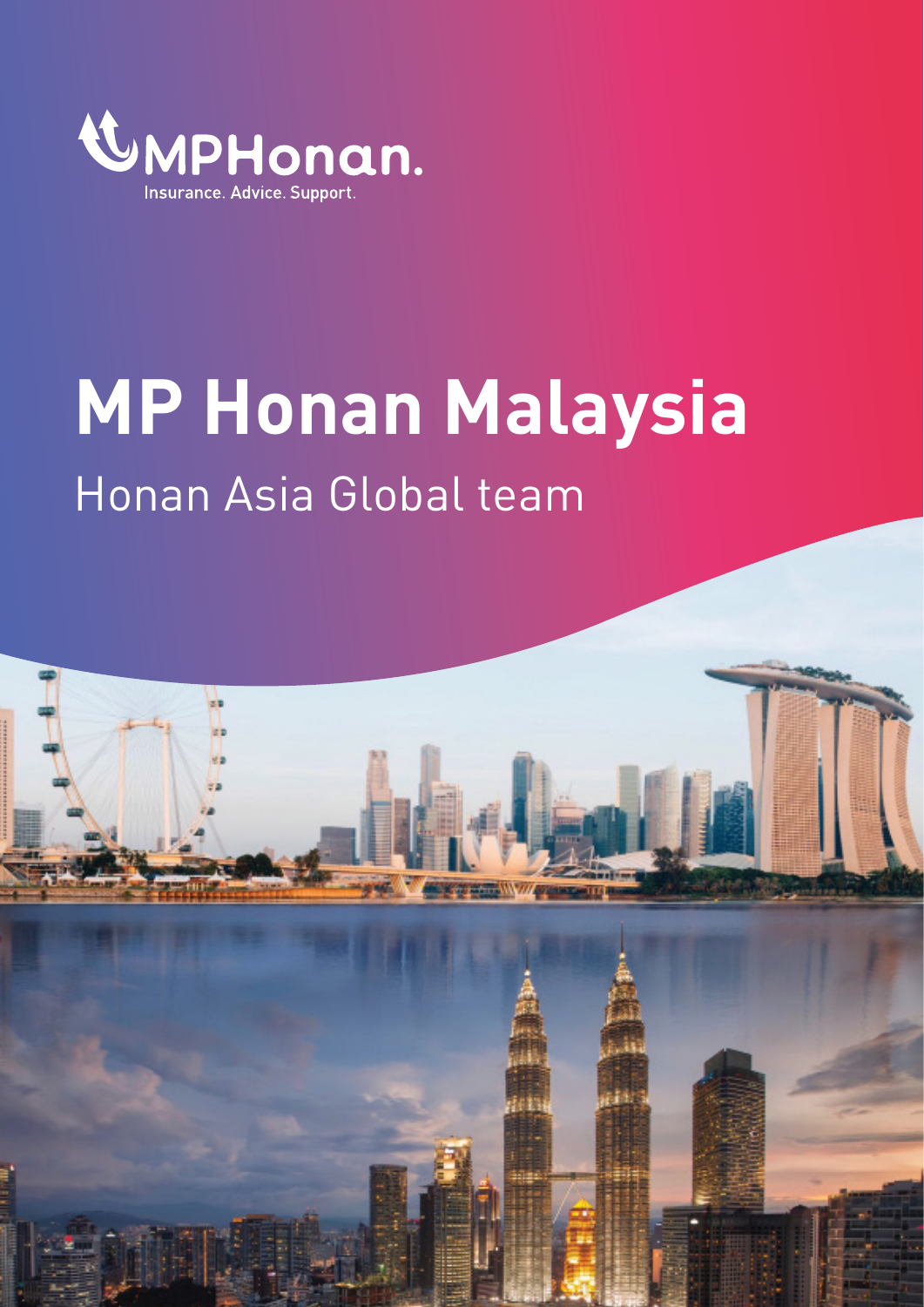

### WELCOME TO **MP HONAN MALAYSIA**

MP Honan in Malaysia is part of the Honan Insurance Group (Honan) an industry leader providing a fully integrated risk and insurance solutions, reinsurance brokerage and management services MP was founded in 1976 and following a joint venture with Honan in 2019, is now known as MP Honan. MP Honan has qualified professionals based in Kuala Lumpur and is a strong service provider in insurance brokerage, risk advisory and risk management in Malaysia. Growth through organic and highly strategic integration with Honan, have enabled MP Honan to continually strengthen resources in key practice arears and regions throughout the world. MP Honan operations in Malaysia provides multifaceted retail brokering, risks advisory services, reinsurance services and management services. For 46+ years MP Honan has put client's needs first. We are passionate about being a true partner, taking the lead as advisor and educator, and thinking creatively about solutions that give the best business outcomes to our clients. We are with you all the way in Insurance, Advice and support going beyond transactional broking.

Honan Asia is proud to have a diverse team of brokers who speak multiple languages come from different backgrounds with different skill sets. This means we are in the best position to service your clients in this region.

- Established in 1993
- 50+ employees in Asia
- Part of the 4th largest independent broker network in the world

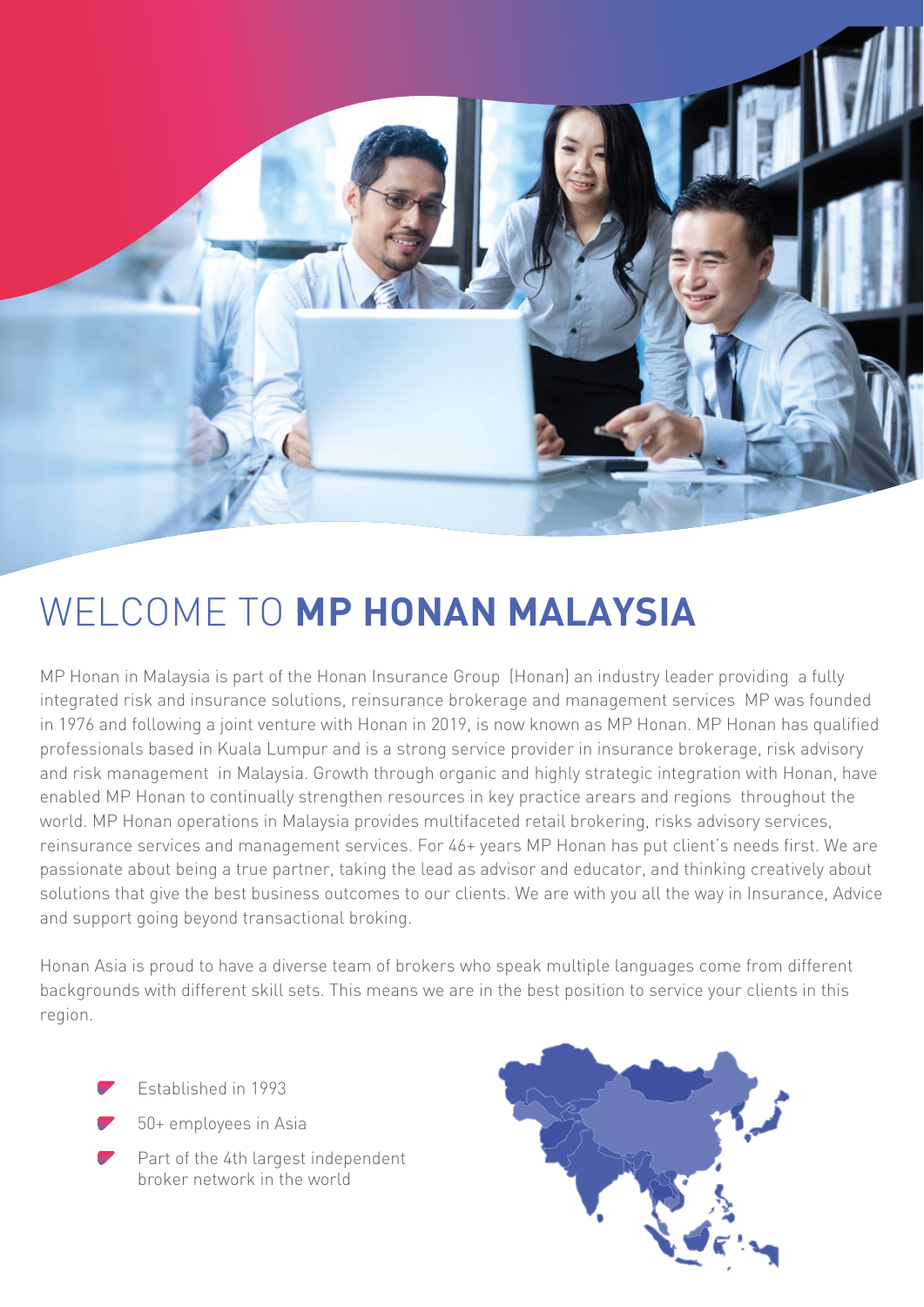### **ABOUT HONAN INSURANCE GROUP**

Honan Asia are proud to be a part of the Honan Group. Honan provides advice and support across insurance, risk, and financial services.

### 55 yrs

An Australian business operating since 1964

#### 200+

Dedicated industry specialists across our offices

Over 55 years we've consistently put our clients' needs first - ensuring they are protected from risks. As we've grown, we've remained steady in our delivery of responsive and tailored solutions, from Australia to South East Asia and the USA.



#### **AUSTRALIAN OWNED**

"Our global office & JV Partner, Honan is Australia owned and was Founded in Melbourne in 1964 by Geoff Honan. MP Honan in Malaysia founded in 1976 and we understand the local market



#### **SPECIALIST KNOWLEDGE**

One of our key differentiators is our ability to manage unique and complex risk profiles. We have strong industry experience to support you.

#### For any assistance outside of Asia:

#### **STEVE PAPPAS**

Commercial Markets Leader

Steve manages the direction and global strategy for Australia, encompassing business development and relationship management.

steve.pappas@honan.com.au

(+61) 3 9947 4358

#### **INDUSTRY LEADER**

\$300M+ premium revenue and exclusive Australian member of the Worldwide Broker Network (WBN)



#### **GLOBAL FOOTPRINT**

We understand how to support global growth, we have offices across Australia, in New Zealand, Singapore, Malaysia and the USA.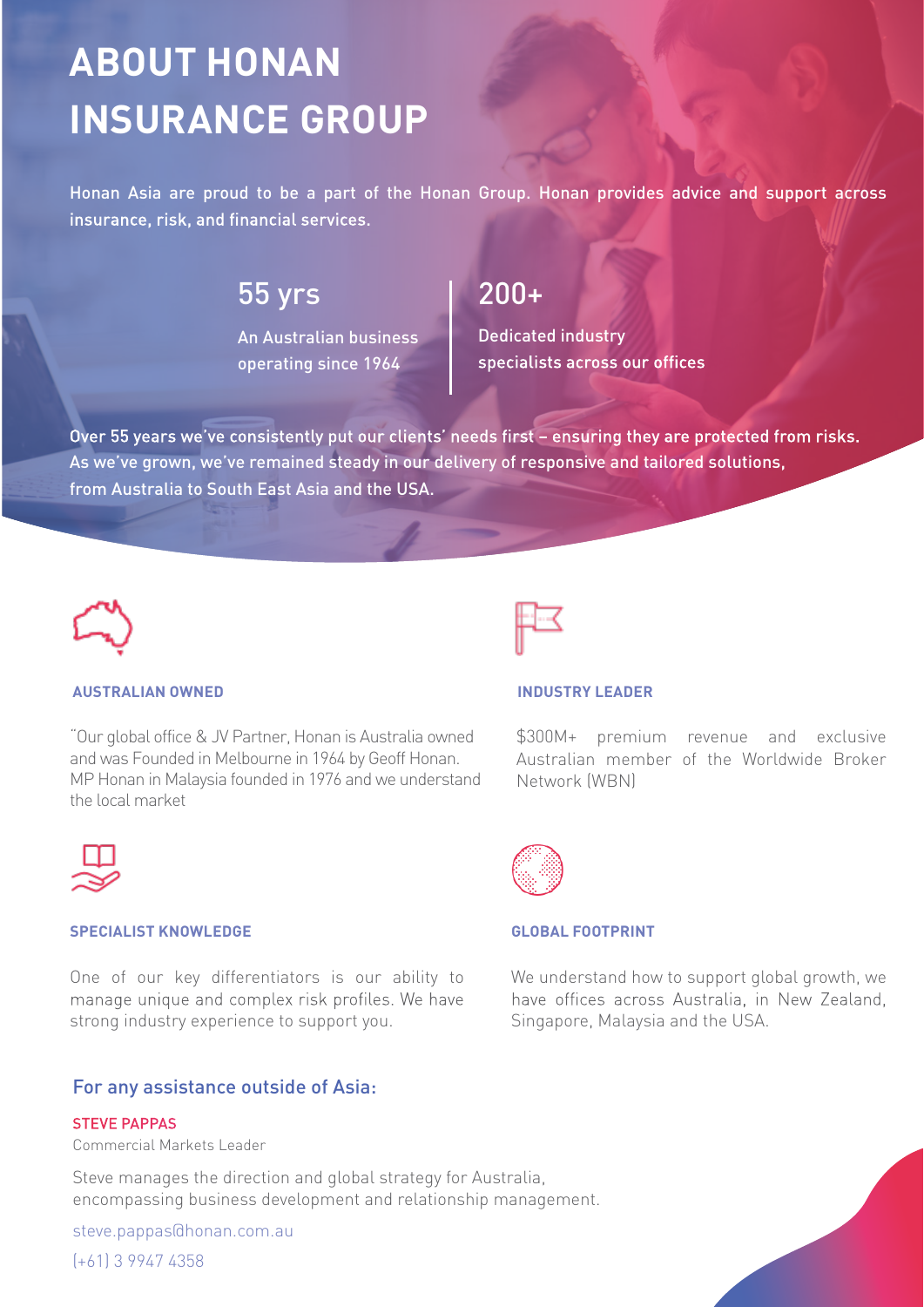### REGIONAL COORDINATION, WITH **GLOBAL SUPPORT.**

Asia is the largest continent in the world both by area and population, made up of 48 countries with a total population of 4.46 billion people, and 2,300 languages spoken.

Through Property & Casualty, Employee Benefits and Claims Management, our Asia team can support you with value-adding services throughout the region from Singapore.

Our expertise in local and jurisdictional risk profiling, program design and gaps analysis/benchmarking, are highlighted through our regional capabilities, of which include:



#### **ENHANCED COORDINATION**

One- stop regional coordination across your offices, providing the convenience of dealing with a central team.



### **& MANAGEMENT**

We have a clearer picture of the local programs and up-to-date claims records with quarterly consolidated reports.



#### **CENTRALISED APPROACH PROGRAM CONSISTENCY**

We close the gaps, remove duplicates across programs in each jurisdiction and provide consistent claims service through global claims management.



#### **QUALITY PROTECTION**

We manage the integrity of your policy through a singular contract, mitigating dispute liabilities.



#### **COMPETITIVE TERMS & PRICING**

We offer flexible underwriting and attractive financial terms and conditions through economies of scale.

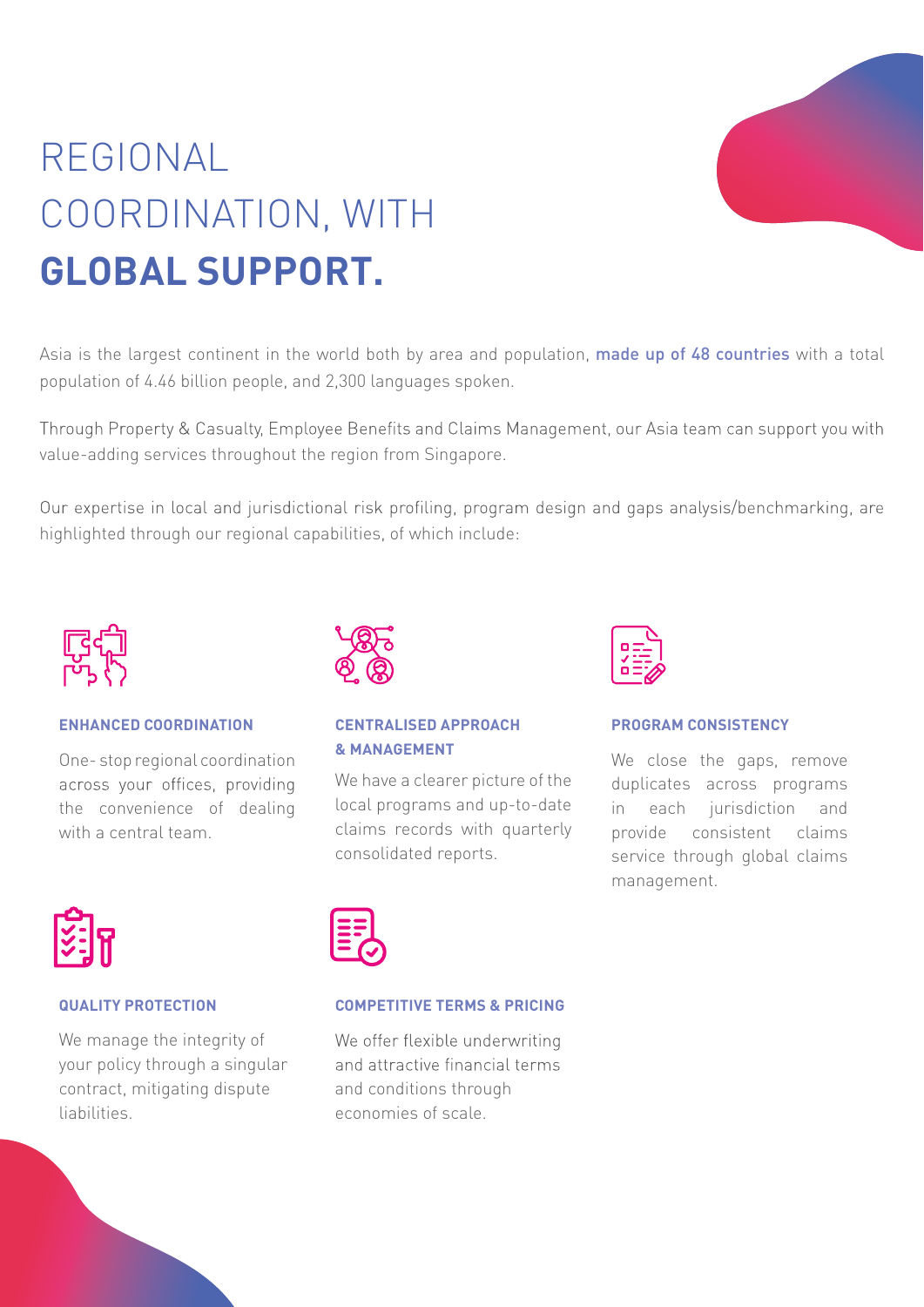

### MARKET SEGMENT **& SPECIALITIES**

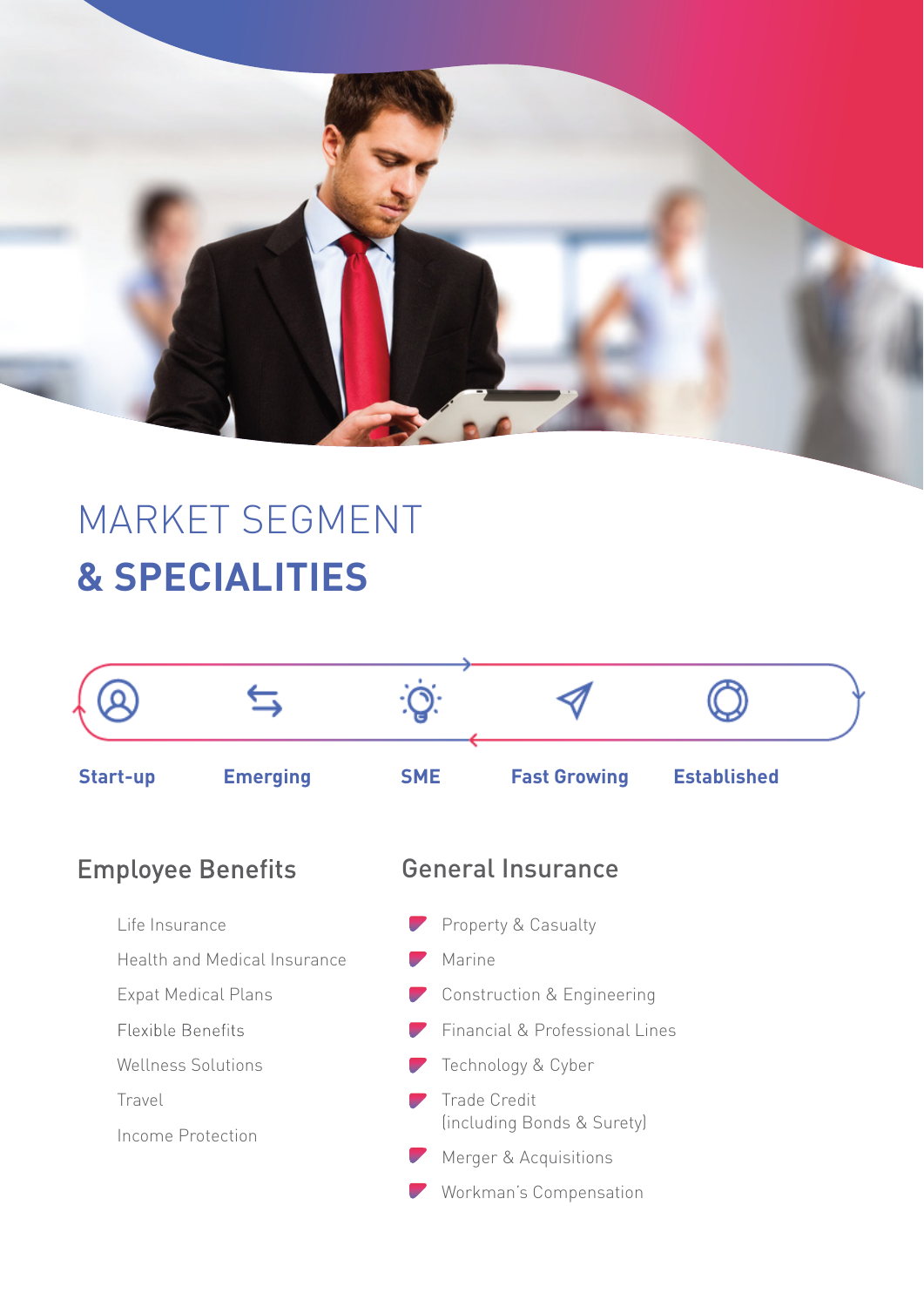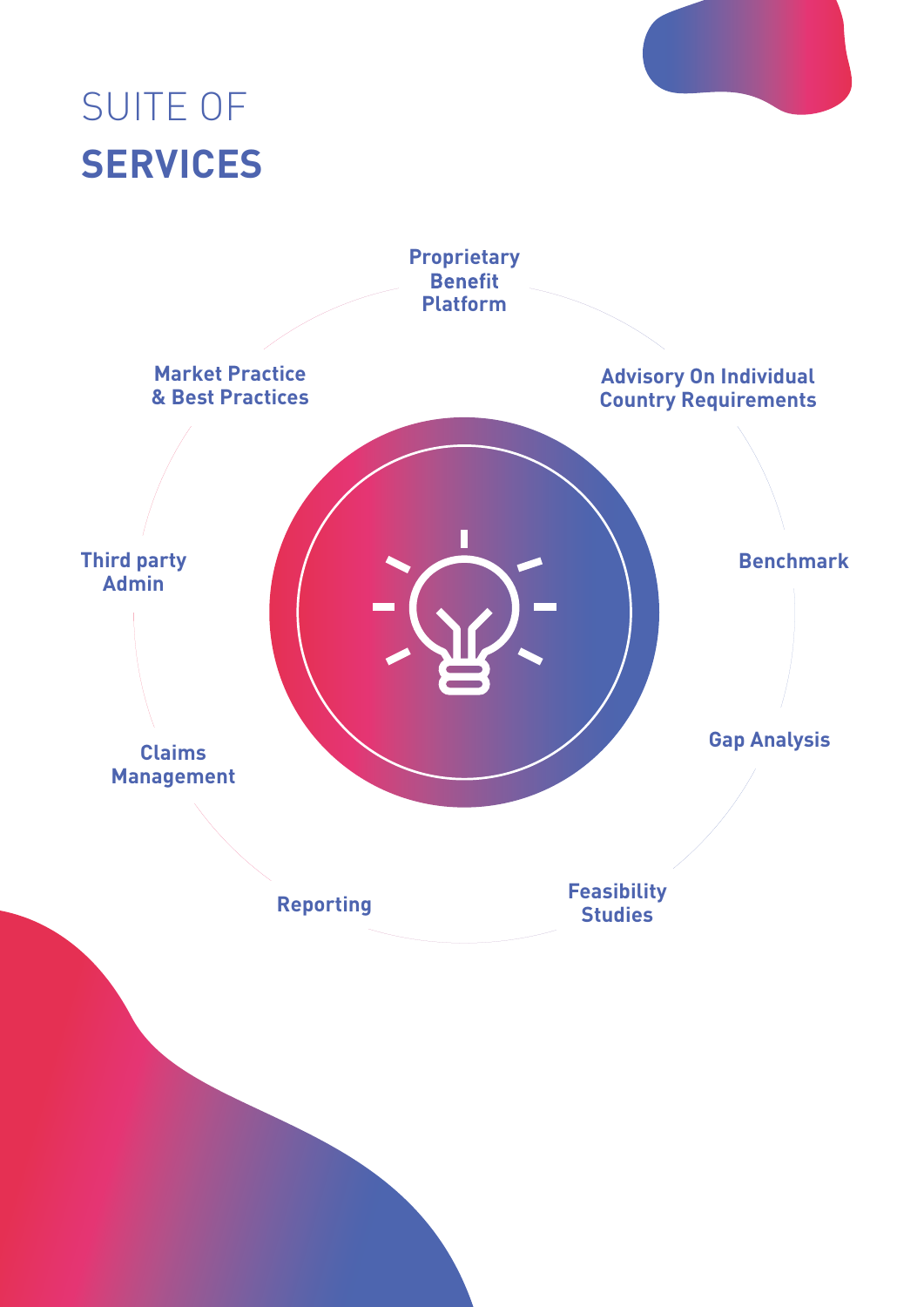

#### Dedicated Global Team

Dedicated global desk designed and tailored solely to service business from our global partners. We have strict service agreements and our Global Promise ensures you receive the advice and support you need, when you

#### Diverse Talent and Capabilities

Our team collaborates and draws on its broad experience and skills to act in your best interest. This diversity of thought and experience means we can build bespoke and creative solutions.

Our ability to converse in over 10 languages, with loss adjusters, local cedents and regulatory bodies, will ensure your client receives the best support in the event of a claim.

## WHY **HONAN**

#### Proven Service Delivery Model

We have a service delivery model that sets timeframes and expectations in advance, so you have transparency and understanding of key deliverables. This is supported by a strong regional coordination model that allows our team to work seamlessly across various jurisdictions and time zones.

#### Your Advocate in Asia

We provide impartial tailored advice that meets your needs, as well as acting as your representative in Asia to advocate for your clients throughout the lifetime of your policies.